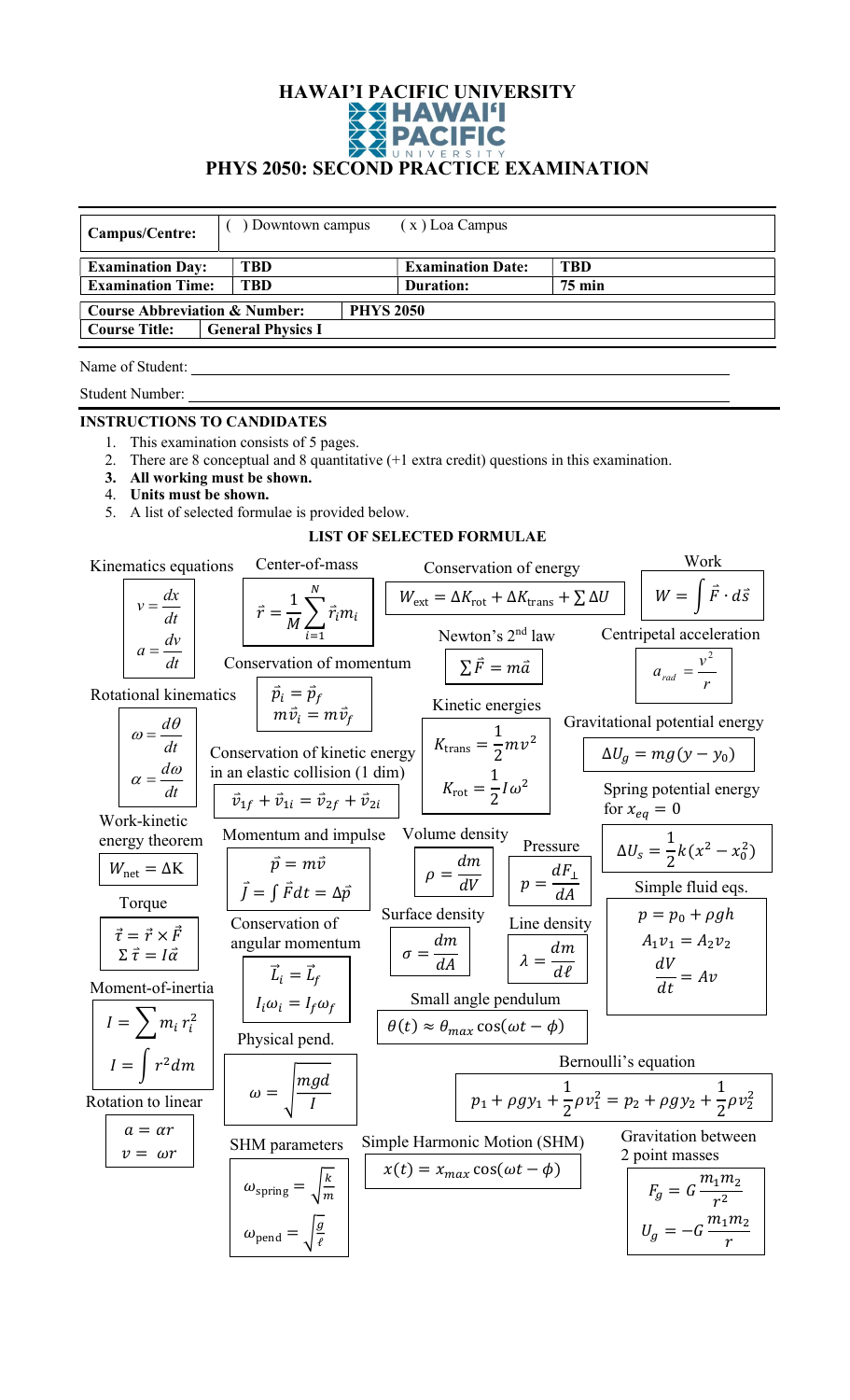| <b>Course Abbreviation &amp; Number:</b> |  | ⊩ PHYS 2050 - | Semester: |           |                  |
|------------------------------------------|--|---------------|-----------|-----------|------------------|
| <b>Course Title:</b> General Physics I   |  |               |           |           |                  |
| <b>Examination Date:</b>                 |  | TBD -         |           | Duration: | $75 \text{ min}$ |

## Conceptual Section (Circle the correct answer)

1. A ball hits a wall as shown in the figure on the right. Circle the direction of the impulse on the ball caused by the wall using the figure on the left? [2]



- 2. A disk  $(l_{disk} = \frac{1}{2})$  $\frac{1}{2}mR^2$ ) and a sphere (*I<sub>sphere</sub>* =  $\frac{2}{5}$  $\frac{2}{5}$  mR<sup>2</sup>) both have the same radius and mass. They roll without slipping at the same speed along the horizontal before reaching a ramp. Which is true? [2]
	- A. The disk rolls farther up the ramp than the sphere.
	- B. The sphere rolls farther up the ramp than the disk.
	- C. They both roll to the same height up the ramp.
- 3. Two coins rotate on a turntable. Coin B is twice as far from the axis of rotation as coin A. Which is true? [2]
	- A. The angular speed of A is four times that of B.
	- B. The angular speed of A is twice that of B.
	- C. The angular speed of A is half that of B.
	- D. The angular speed of A is the same as that of B.
- 4. Both satellites have the same mass. Which satellite has the larger gravitational potential energy  $U_g$ ? [2]
	- A. Satellite A.
	- B. Satellite B.
	- C. Both satellites have the same potential energy.
	- D. Not enough information to tell.
- 5. Finish the following sentence for a uniform, hollow, spherical shell. The gravitational force on an object inside the shell [2]
	- A. pulls the object towards the center.
	- B. is zero.
	- C. pulls the object towards the edge of the shell.
- 6. If you drive an oscillator, it will have the largest amplitude if you drive it at its  $\qquad \qquad$  frequency.  $[2]$ 
	- A. special
	- B. positive
	- C. resonant
	- D. damped
- 7. A mass attached to a spring oscillates back and forth as indicated in the position vs. time plot below. At point P, the mass has  $\begin{bmatrix} 2 \end{bmatrix}$ 
	- A. positive velocity and positive acceleration.
	- B. positive velocity and negative acceleration.
	- C. negative velocity and positive acceleration.
	- D. negative velocity and negative acceleration.
- 8. A person swings on a swing. When the person sits still, the swing oscillates back and forth at its natural frequency. If, instead, the person stands on the swing, the natural frequency of the swing is [2]
	- A. greater.
	- B. the same.
	- C. smaller.
	- D. Not enough information.





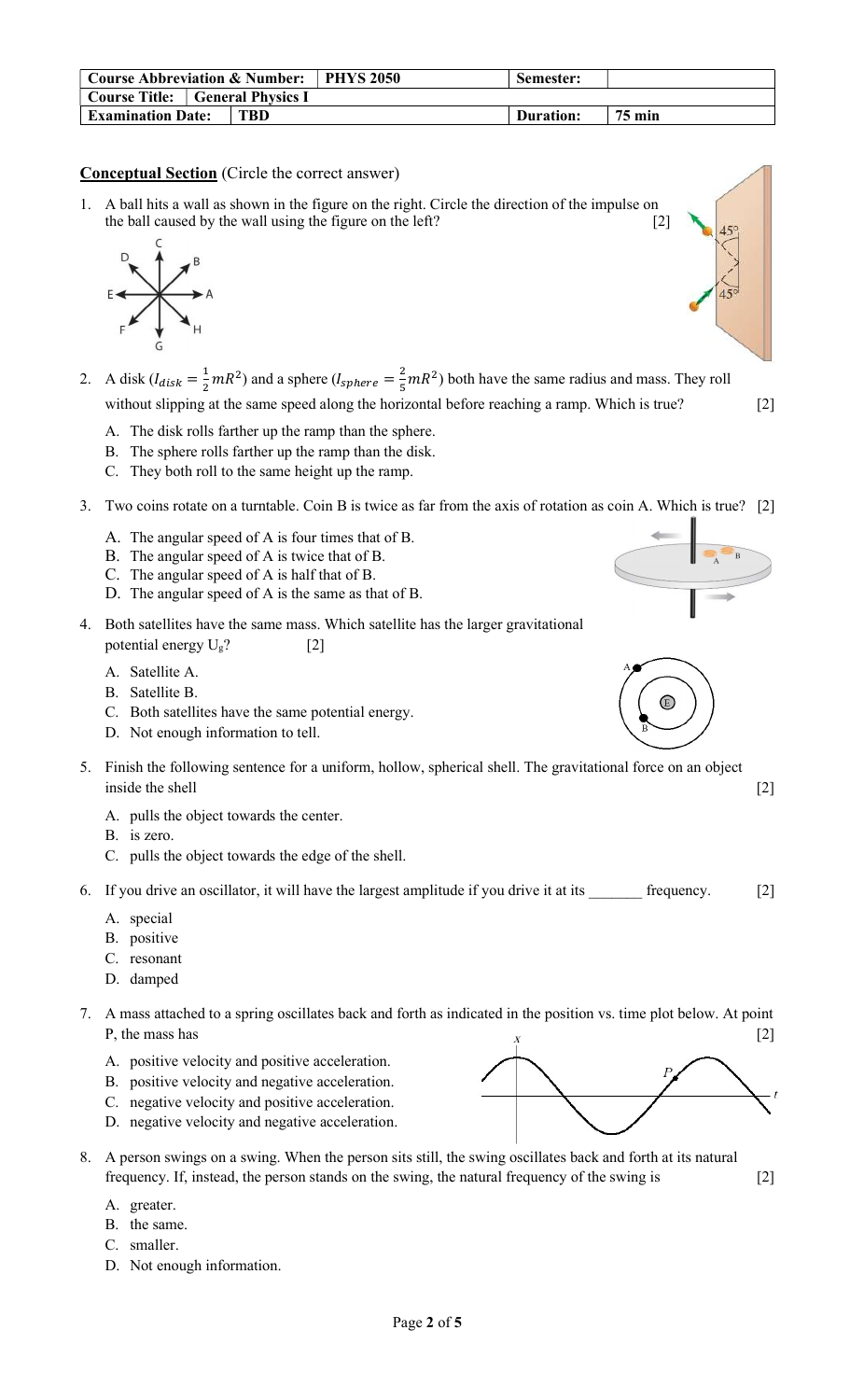| <b>Course Abbreviation &amp; Number:</b> |     | <b>PHYS 2050</b> | Semester: |        |
|------------------------------------------|-----|------------------|-----------|--------|
| <b>Course Title:</b> General Physics I   |     |                  |           |        |
| <b>Examination Date:</b>                 | TBD |                  | Duration: | 75 min |

## Quantitative Section

- 1. Two cars, both of mass  $m = 2300$  kg, collide and stick together. Prior to the collision, one car traveled north at speed  $2\nu$ , while the second traveled with speed  $\nu$ at an angle  $\phi = 18.0^{\circ}$  south of east. Let the speed  $v = 42.0$  m/s. After the collision, the two-car system travels at speed  $v_{\text{final}}$  at an angle  $\theta$  east of north.
	- (a) Find the speed  $v_{\text{final}}$  of the joined cars after the collision. [4]



(b) What is the angle  $\theta$  made by the velocity vector of the two cars after the collision? [3]

2. The Deep convinces a small sperm whale of mass  $M = 18,000$  kg to beach itself in an attempt to stop some vigilantes. The speed boat and people inside have a combined mass of  $m = 2500$  kg. Instead of slowing down, the boat increases its speed and rams into the whale. After the collision, the combined mass of objects



slides across the beach a distance of  $d = 2.2$  m. Assume a coefficient of kinetic friction to be  $\mu_k = 0.200$ when sliding over the beach. Determine the speed of the boat just before impact with the whale. [6]

- 3. A barrel contains a 0.110 m layer of oil floating on water that is 0.230 m deep. The density of the oil is 570  $\text{kg/m}^3$  and the density of water is 1000 kg/m<sup>3</sup>.
	- (a) What is the gauge pressure,  $p p_{\text{atm}}$ , at the oil-water interface? [3]

(b) What is the gauge pressure at the bottom of the barrel? [3]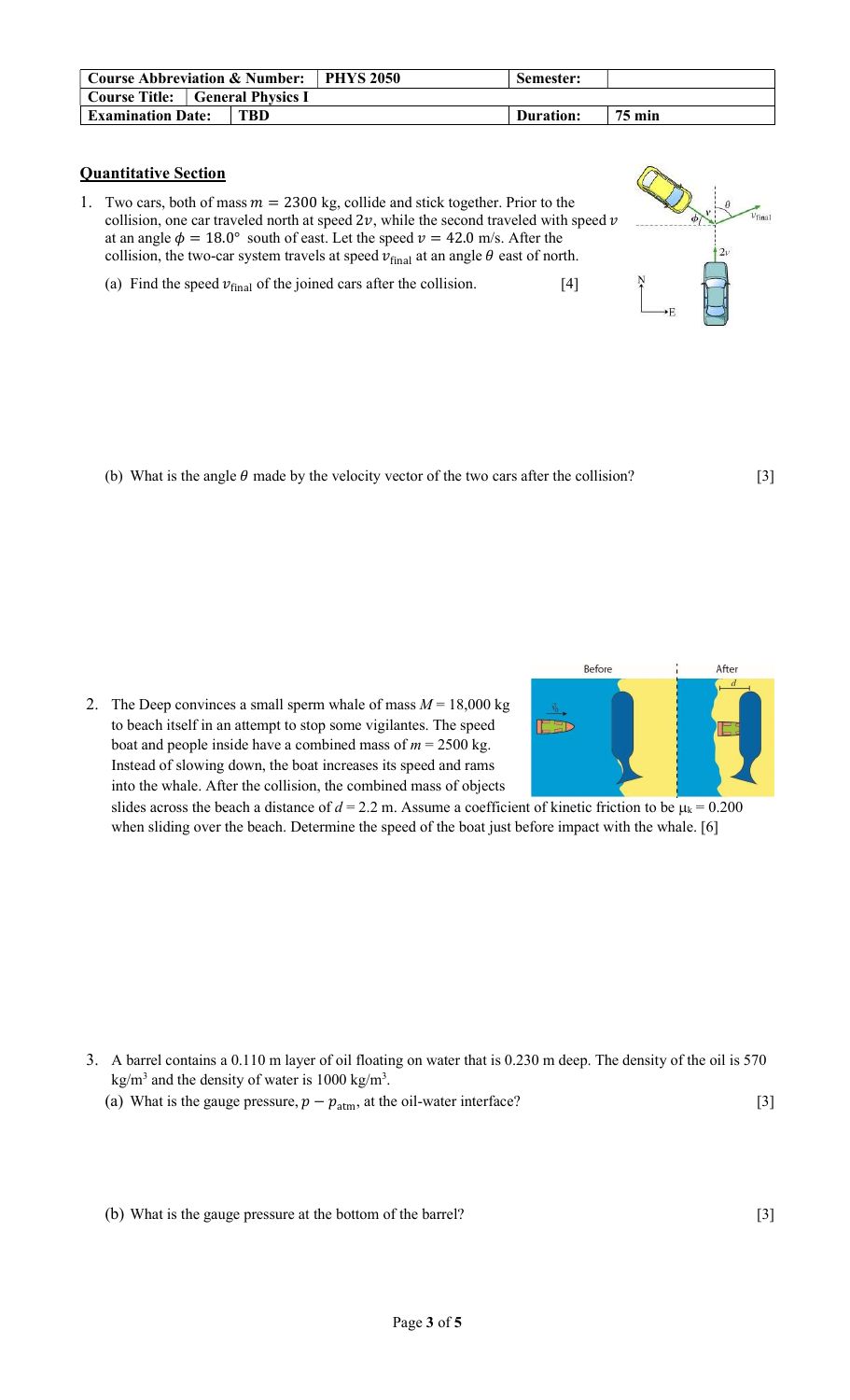| <b>Course Abbreviation &amp; Number:</b> $\vert$ |     | PHYS 2050 | Semester: |        |
|--------------------------------------------------|-----|-----------|-----------|--------|
| Course Title: General Physics I                  |     |           |           |        |
| <b>Examination Date:</b>                         | TBD |           | Duration: | 75 min |

- 4. A circular hoop ( $I_{\text{hoop}} = mR^2$ ) of mass  $m = 5.00$  kg, radius  $r = 2.00$  m, and infinitesimal thickness rolls without slipping down a ramp inclined at an angle  $\theta = 32.0^{\circ}$  with the horizontal.
	- (a) Draw a free body diagram of the hoop. [1]



(b) Determine the magnitude of the hoop's acceleration down the ramp. [4]

(c) Determine the force of static friction on the hoop. [3]

- 5. A primitive robot named Geometrus Prime could only transform between a solid cylinder  $(l_{cyl} = \frac{1}{2})$  $\frac{1}{2}MR_{cyl}^2$ and a solid sphere  $(l_{sph} = \frac{2}{5})$  $\frac{2}{5}MR_{sph}^2$ ). The ratio of radii between the two shapes was  $\frac{R_{sp}}{R_{cyl}} = 2.30$ . One day Geometrus Prime was floating through space in the shape of a cylinder and rotating with an angular speed of 6.50 rad/s. Determine the angular speed of Geometrus Prime when he transformed into a sphere. [5]
- 6. A spacecraft is placed in an orbit  $h = 100$  km above the Earth's surface in a circular orbit. The distance of the spacecraft above the center of Earth is  $r = R_E + h$ . [Gravitational constant  $G = 6.64 \times 10^{-11} \text{ N m}^2 \text{kg}^2$ , radius of the Earth  $R_E = 6,380,000$  m, and mass of Earth  $M_E = 5.97 \times 10^{24}$  kg] (a) How fast is the craft moving when in orbit? [4]

(b) How many minutes does it take this craft to make one orbit? [3]